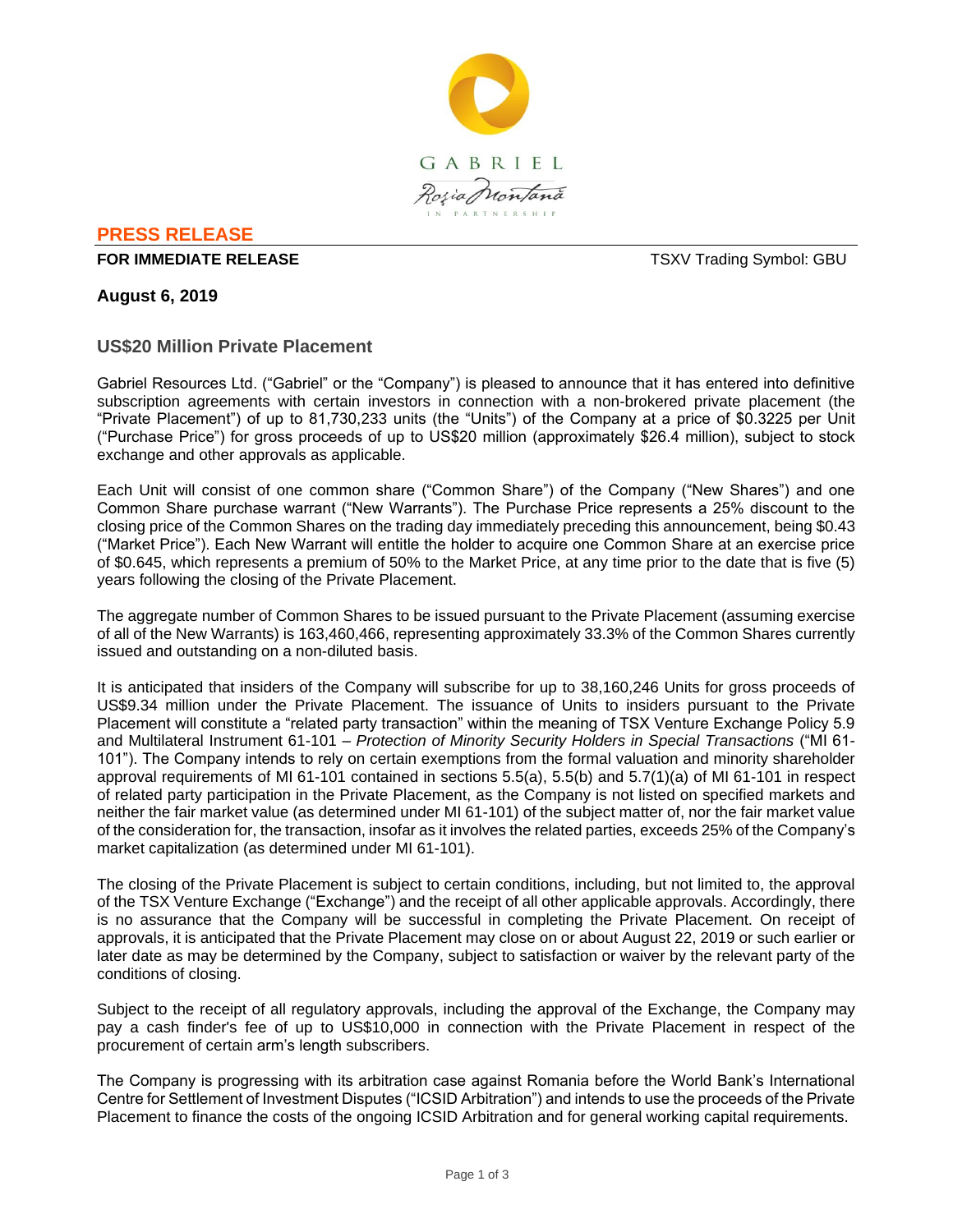The Company expects to file a material change report in respect of the related party transaction less than 21 days prior to the closing of the Private Placement, which the Company deems reasonable in the circumstances so as to be able to avail itself of the proceeds of the Private Placement in an expeditious manner.

The securities described herein have not been, and will not be, registered under the United States Securities Act of 1933, as amended (the "U.S. Securities Act") or any state securities laws and accordingly may not be offered or sold within the United States or to "U.S. persons", as such term is defined in Regulation S promulgated under the U.S. Securities Act ("U.S. Persons"), except in compliance with the registration requirements of the U.S. Securities Act and applicable state securities requirements or pursuant to exemptions therefrom. This news release does not constitute an offer to sell or a solicitation of an offer to buy any of the Company's securities to, or for the account of benefit of, persons in the United States or U.S. Persons.

For information on this press release, please contact:

Dragos Tanase President & CEO Phone: +4021 223 1351 dt@gabrielresources.com Richard Brown Chief Financial Officer Mobile: +44 7748 760276 richard.brown@gabrielresources.com

*Neither TSX Venture Exchange nor its Regulation Services Provider (as that term is defined in policies of the TSX Venture Exchange) accepts responsibility for the adequacy or accuracy of this release.*

# **Further Information**

## **About Gabriel**

Gabriel is a Canadian resource company listed on the TSX Venture Exchange. The Company's principal focus has been the exploration and development of the Roșia Montană gold and silver project in Romania. The Roşia Montană Project, one of the largest undeveloped gold deposits in Europe, is situated in the South Apuseni Mountains of Transylvania, Romania, an historic and prolific mining district that since pre-Roman times has been mined intermittently for over 2,000 years. The exploitation license for the Roşia Montană Project is held by Roșia Montană Gold Corporation S.A., a Romanian company in which Gabriel owns an 80.69% equity interest, with the 19.31% balance held by Minvest Roșia Montană S.A., a Romanian state-owned mining company. It is anticipated that the Roşia Montană Project would bring over US\$24 billion (at US\$1,200/oz gold) to Romania as potential direct and indirect contribution to GDP and generate thousands of employment opportunities.

Upon obtaining the License in June 1999, the Group focused substantially all of their management and financial resources on the exploration, feasibility and subsequent development of the Roşia Montană Project. Despite the Company's fulfilment of its legal obligations and its development of the Roşia Montană Project as a high-quality, sustainable and environmentally-responsible mining project, using best available techniques, Romania has blocked and prevented implementation of the Roşia Montană Project without due process and without compensation. Accordingly, the Company's current core focus is the ICSID Arbitration. For more information please visit the Company's website at **www.gabrielresources.com**.

### **Forward-looking Statements**

This press release contains "forward-looking information" (also referred to as "forward-looking statements") within the meaning of applicable Canadian securities legislation. Forward-looking statements are provided for the purpose of providing information about management's current expectations and plans and allowing investors and others to get a better understanding of the Company's operating environment. All statements, other than statements of historical fact, are forward-looking statements.

In this press release, forward-looking statements are necessarily based upon a number of estimates and assumptions that, while considered reasonable by the Company at this time, are inherently subject to significant business, economic and competitive uncertainties and contingencies that may cause the Company's actual financial results, performance, or achievements to be materially different from those expressed or implied herein. Some of the material factors or assumptions used to develop forward-looking statements include, without limitation, the uncertainties associated with: the ICSID Arbitration, actions by the Romanian Government, conditions or events impacting the Company's ability to fund its operations (including but not limited to the completion of further funding noted above) or service its debt, exploration, development and operation of mining properties and the overall impact of misjudgments made in good faith in the course of preparing forward-looking information.

Forward-looking statements involve risks, uncertainties, assumptions, and other factors including those set out below, that may never materialize, prove incorrect or materialize other than as currently contemplated which could cause the Company's results to differ materially from those expressed or implied by such forward-looking statements. Any statements that express or involve discussions with respect to predictions, expectations, beliefs, plans, projections, objectives, assumptions or future events or performance (often, but not always, identified by words or phrases such as "expects", "is expected", "is of the view", "anticipates", "believes", "plans", "projects", "estimates", "assumes", "intends", "strategy", "goals", "objectives", "potential", "possible" or variations thereof or stating that certain actions, events, conditions or results "may", "could", "would", "should", "might" or "will" be taken, occur or be achieved, or the negative of any of these terms and similar expressions) are not statements of fact and may be forward-looking statements.